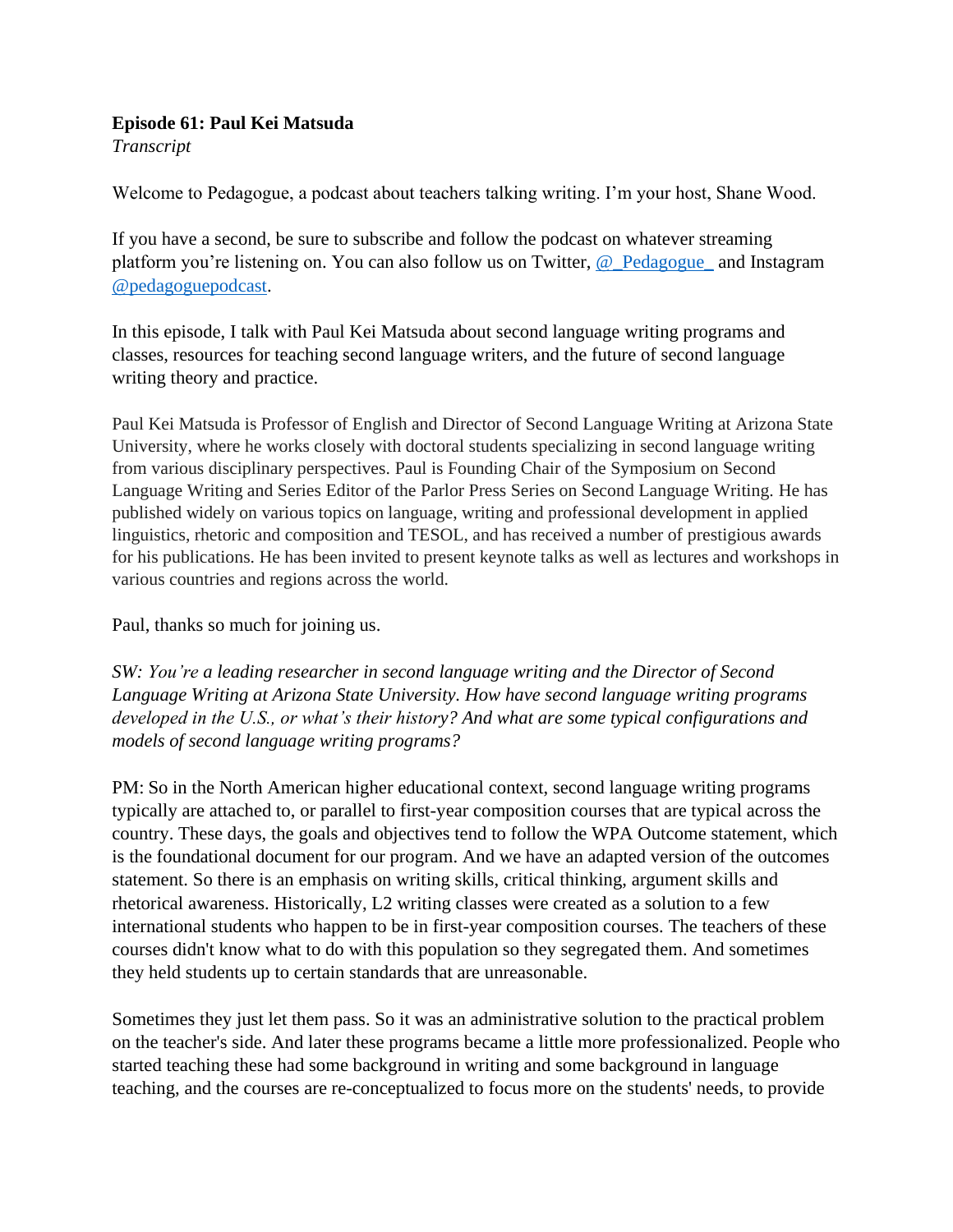the support that students need in order to cope with the challenges of academic writing, both in the first year writing courses and beyond. There have been some unique proposals for different course designs and how to integrate or disintegrate mainstream writing students and second language writing students. The current trend is to mainstream students who want to be mainstreamed, but for students who feel uncomfortable being among native English speakers and who need additional language support to work with other students and instructors who are sympathetic to their unique needs and interests and experiences. Separate sections of composition courses are being offered.

They are typically taught by experienced writing teachers who also have some background in language instruction and working with students from diverse backgrounds. A particular configuration where these programs are located is not so much a pedagogical or theoretical decision, but it's more of a logistic decision of where the expertise is. Sometimes, unfortunately, it's where the money is, pragmatic and financial reasons. And so for institutions where there are separate and strong language programs outside of the English department or writing department, then you may find second language writing programs that are located in a completely different department administered separately by a group of specialists. That degree of communication between writing programs and the mainstream writing programs and second language programs also depends highly on how these programs are…where they're located and how they are being administered by different people and how they get along with each other, or don't get along with each other sometimes.

## *SW: What are some of the main challenges within second language writing programs and classes?*

PM: Right. One of the main issues that students encounter is language. Even though they are multilingual and they have different resources that they can use, they are also developing their knowledge and awareness of how the English language is being used and how writing functions in U.S. academic contexts. It's a very different context than what some of the students are used to doing. So having the time and space, as well as the resources and mentors who can help them develop their language resources as they try to adjust to a new learning environment is one of the biggest challenges. There are also students who come from the U.S., so they have been educated in the English dominant high school and community college, but because of their language backgrounds and identity positions, they may or may not fit into any of the existing writing courses. So being aware of the diversity and the range of experiences and language backgrounds that students bring to the classroom is a challenge for the teachers and for the program administrators.

*SW: Paul, I'm interested in how you develop second language writing teachers and how you design curriculum that best supports students and their learning. What kinds of advice do you give and what assignments and assessments do you suggest instructors take up and implement in their second language writing classes?*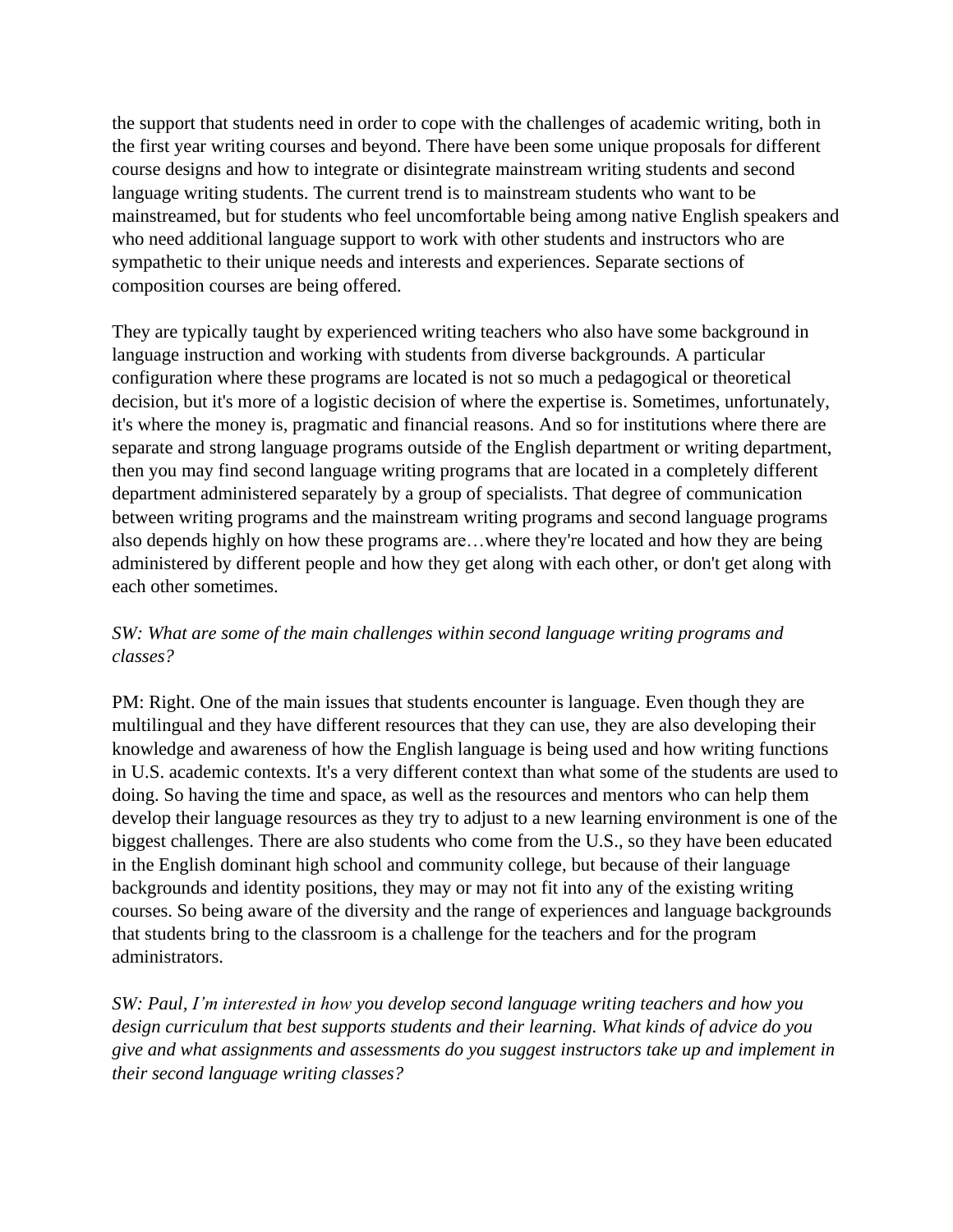PM: So most of the teachers I work with come from different disciplinary backgrounds. Some of them are literature specialists. Some of them are creative writers. Some of them are applied linguists and TESOL specialists. Some of them are writing specialists. They all have their own biases and their own experience. I don't assume specialized knowledge of language teaching for first-year composition teachers who work with second language writers, but I do expect them to have a broad understanding of the rhetorical situation, different genres, and also different contexts in which writing is being used and how it's perceived and how it's received. So awareness of the student population and a wider range of writing practices is essential. And sensitivity to language learning is also important. And one of the things that I've observed over the years is that teachers, both first language speakers and second language speakers who tend to do really well in working with students are not people who have certain types of expertise, but people who actually have experience as language learners. That really helps them put things into perspective as they try to work with second language writers.

In designing assignments, of course, being aware of cultural biases and some of the dominant assumptions, unspoken assumptions about literacy, about ways of arguing, about citation practices, these are also challenging for many teachers. So kind of breaking things down and explaining and raising the awareness of how little things like double spacing papers or using margins, not fully justified, but left justified, I mean, these little conventions. The idea that these little things that we take for granted are new to some students is an eye-opening experience for a lot of teachers. It's not one thing or a set of knowledge that teachers develop, but it's repeated encounters with these little differences and new perspectives that are really important.

So expertise does play a role and people who have strong rhetorical backgrounds, they are good at articulating different aspects of rhetoric, persuasive appeals and audience, and so forth, and people who are coming from language backgrounds are good at articulating and focusing on language issues. But people tend to overdo things and focus on what they're good at and what they're interested in and not have a balanced perspective in terms of what the students need overall. I think even as we use the strengths that we bring to the table, I think it's important to take a step back and reassess what we don't know, and then start to feel comfortable addressing them and also remain uncomfortable. I think Chuck Schuster used to say this, in order to be a good teacher, you have to be comfortable not being fully comfortable. So paying attention to new things that we experience, and then try to do our best in addressing them, knowing that there's always a better way to do the same thing, I think that kind of sensibility is really important for professional development.

*SW: So given what you just said about paying attention to our biases and assumptions, being aware of diverse student populations and their contexts, and also being sensitive to language learning, how do you think writing programs can better prepare future faculty for teaching second language writers?*

PM: Exposing more teachers to the world of multilingual writing and second language writing, I think is a good first step. At ASU, I try to do this systematically. So during the first year,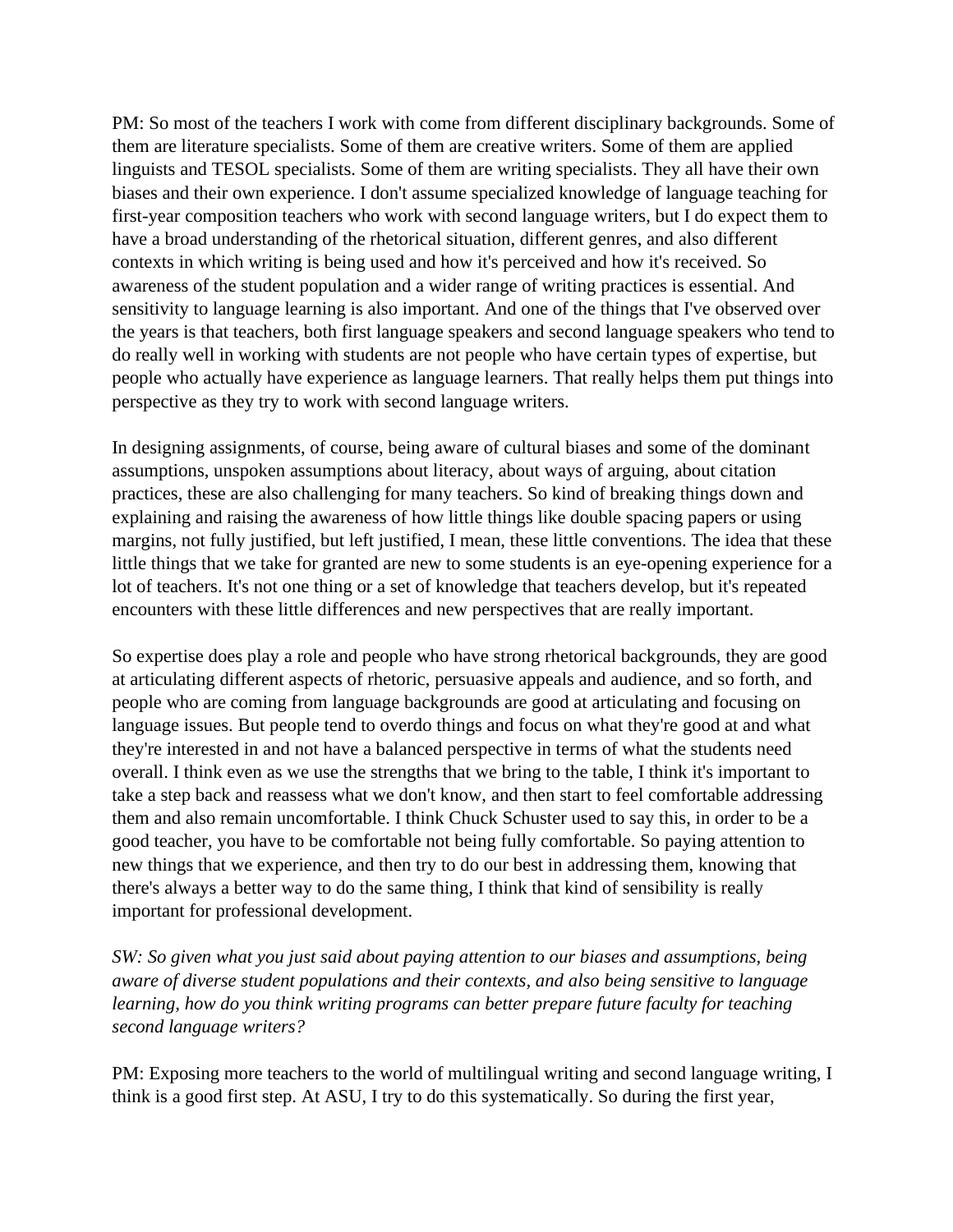everyone teaches the mainstream sections of English 101, 102, the first-year composition sequence. Then after that, they can develop additional expertise in professional writing, second language writing and other types of writing. So I'm in charge of providing professional development and mentoring to people who are interested in developing second language writing expertise. After they have taught L2 writing classes, they are exposed to a wider range of issues, assumptions, and challenges, as well as strengths that they may have not seen in mainstream writing courses. They are better prepared to work with a wider range of diversity.

So another thing that I've observed over the years of professional teacher education work is that people who have taught L2 writing tend to be a much better teacher of mainstream writing classes as well, because they are ready to identify issues and questions and possibilities for learning in ways that are not often visible in more conventionalized stagnated contexts. As a program, my goal is to expose more teachers to this new type of perspective, new experience, and then bring them back to the mainstream writing courses, as well as L2 writing courses, so that eventually everyone will be ready to recognize and address specific needs and to tap into the specific strengths that students from multiple linguistic cultural backgrounds bring to the program as a whole.

## *SW: What resources do you draw on to help you do this work?*

PM: During the first year of teaching second language writing at ASU, all the teachers will read a book by Dana Ferris and John Hedgcock called *Teaching L2 Composition*. That's a great general resource book, and it's a good combination of lots of theoretical insights and research insights as well as practical hands-on materials. I use that as the baseline so that we will have the shared vocabulary, awareness of shared issues. Then in the mentoring program, our discussion is based on the questions that arise from the classroom, focusing on specific aspects of writing each week. Of course they can bring up any questions that they notice at any time so that we can troubleshoot or address specific issues when it's relevant. So that's one type of resource that we provide.

Another type of resource we provide is a more general introduction to second language writing instruction, and that's an elective course, and many people choose to take it along with or before or after the practicum, more hands-on experience. That one is a more structured overview of different theories and research and issues in teaching second language writing. So we may go over the same material, but with more depth in the theoretical interaction. And then for people who want to further continue their professional development, I'm also offering courses on second language writing with specific focus. Sometimes we focus on writing program administration, sometimes assessment, or next semester I'll be teaching a course that talks about the relationship between L1 and L2 in L2 writing, which intersects with issues of contrastive rhetoric, intercultural rhetoric, translingual writing, translation theory, and so on.

Students will have opportunities to develop further expertise within the program. And then we also, as a program, offer workshops, discussion groups on a regular basis so that people can